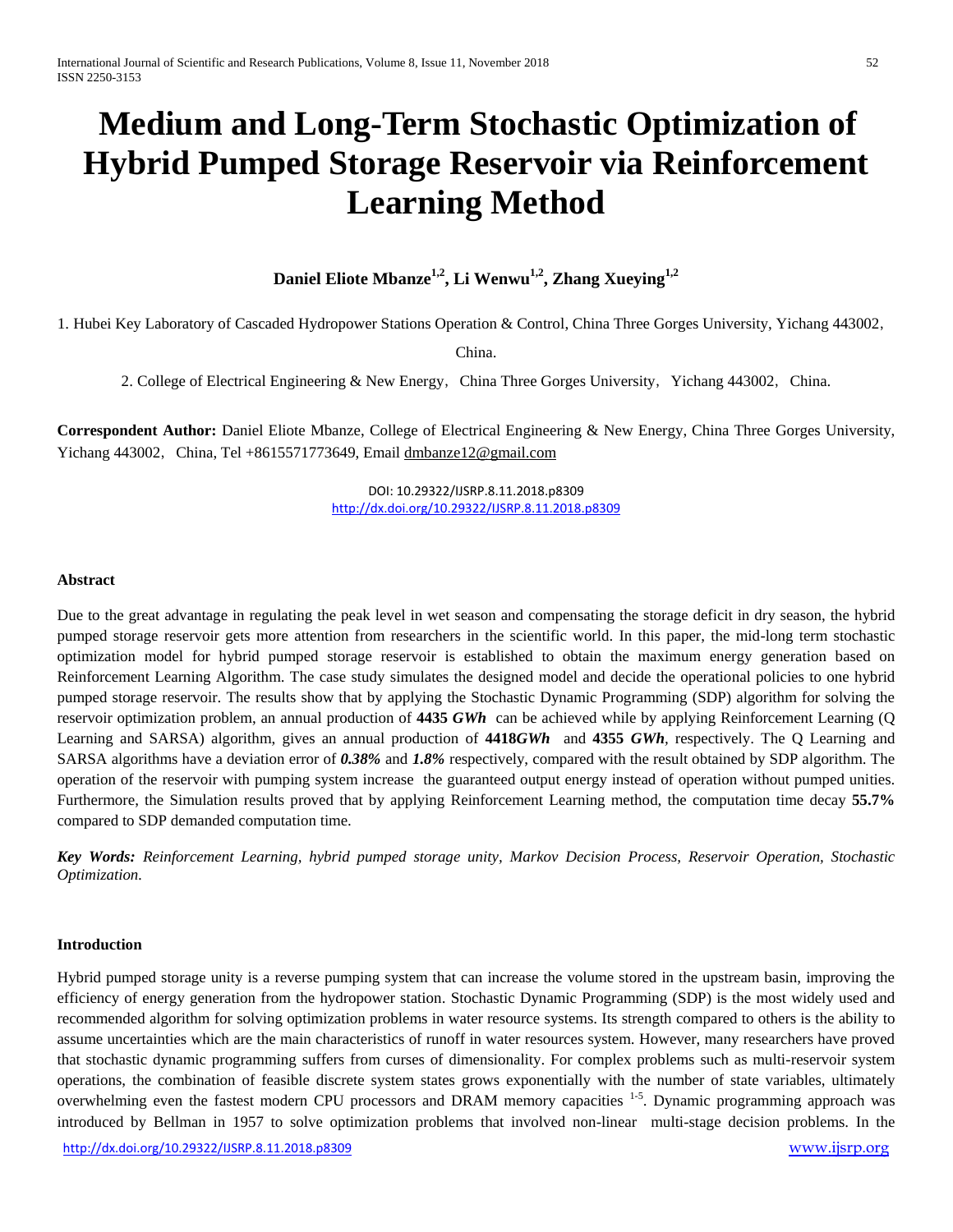International Journal of Scientific and Research Publications, Volume 8, Issue 11, November 2018 53 ISSN 2250-3153

reservoir operation problem, the objective function of optimization model seeks to maximize the expected energy production over the entire planning horizon. In Dynamic Programming formulation for reservoir operation problem, time is often considered as stage and the volume of water stored in the reservoir at the beginning of the time periods represents the state of the system. The decisions to be taken at each stage are the quantities of water to be released. Since uncertainty is the main characteristic of runoff in a river basin, it is often inadequate to opt for a deterministic decision model at both planning and operational stages.<sup>6,7</sup> To incorporate the uncertainty of natural stream flows, the Stochastic Dynamic Programming (SDP) model is used. Runoff is assumed as a Markovian process and the state transition probabilities are computed. Reinforcement learning has emerged as an effective approach in solving sequential decision problems by combining concepts from artificial intelligence and operations research.<sup>8,9</sup> A Reinforcement Learning system has a mathematical foundation similar to dynamic programming and Markov Decision Processes. It's main objective is the maximization of the long-term return as conditioned on the state of the system environment and the immediate reward obtained from operational decisions.<sup>10-16</sup> Reinforcement Learning Method based on Q-learning algorithm and fitted Q-iteration algorithm were applied in designing of operation policies in single and multi-reservoir system considering the energy market price variation.<sup>1,2,9</sup> In this study, Reinforcement Learning method based on State-Action-Reward-State-Action (SARSA) algorithm is proposed to design the operation policy in the long term scheduling of hybrid pumped reservoir system. It is aimed that it would maximize the expected annual energy generation. In this article we present and discuss our topic in four main sections. The introduction part discusses the scope of this article and review the existing and published research papers about this amazing field with special application to energy production. Sections 1 and 2 presents the SDP and Reinforcement Learning models for hybrid pumped reservoir system, respectively. In section 3, the simulations and results analysis of reservoir operation problem are presented. Finally, we present the conclusion and important references to this work.

### **1. SDP Model for Hybrid Pumped Reservoir**

Hybrid pumped storage is an arisen generation form in recent years. The hybrid pumped storage power station is composed by adding reversible pumped storage units to conventional hydropower stations. So it is different from conventional hydropower station and pure pumped storage power station. This reservoir includes advantages of both conventional hydropower units and pumped storage units<sup>14</sup>. Hybrid pumped storage power station not only can turn redundant energy under low load to higher price energy under peak load, but also can undertake many significant functions of frequency modulation, phase modulation and emergency reserve. It is also applied to steady cyclic wave and voltage in power system<sup>17</sup>. Due the multiple functions of hybrid pumped storage power station in power system, it is necessary to design the optimal operational policies to make full advantages of the hybrid pumped storage power station<sup>9</sup>. The Markov Decision Process (MDP) Model for the hybrid pumped storage power station can be written as follows:

$$
E^* = \max \sum_{t=1}^T R_t(s_t, Q_t) = \max \sum_{t=1}^T \sum_{s'}^S p(s_{t+1} = s'/s_t = s, a_t = a) E_t(s_t, q_t, Q_t, Q_c)
$$
\n(1)

where:

$$
\begin{cases}\nE_t(s_t, q_t, Q_t, Qc_t) = k\eta Q_t H_j \Delta T_t - E c_t(t c_t) \\
R_t(s_t, Q_t) = \sum_{s'}^S p(s_{t+1} = s'/s_t = s, a_t = a) * E_t(s_t, q_t, Q_t, Qc_t)\n\end{cases}
$$
\n(2)

Subjected to:

$$
S_{t+1} = S_t + [q_t - Q_t - sp_t] * \Delta T_t + Qc_t * tc_t
$$
\n<sup>(3)</sup>

$$
S_t^{\min} < S_t < S_t^{\max} \tag{4}
$$

$$
Q^{\min} < Q_t < Q^{\max} \tag{5}
$$

$$
z_t^{\min} < z_t < z_t^{\max} \tag{6}
$$

$$
S_t = f(z_t) \tag{7}
$$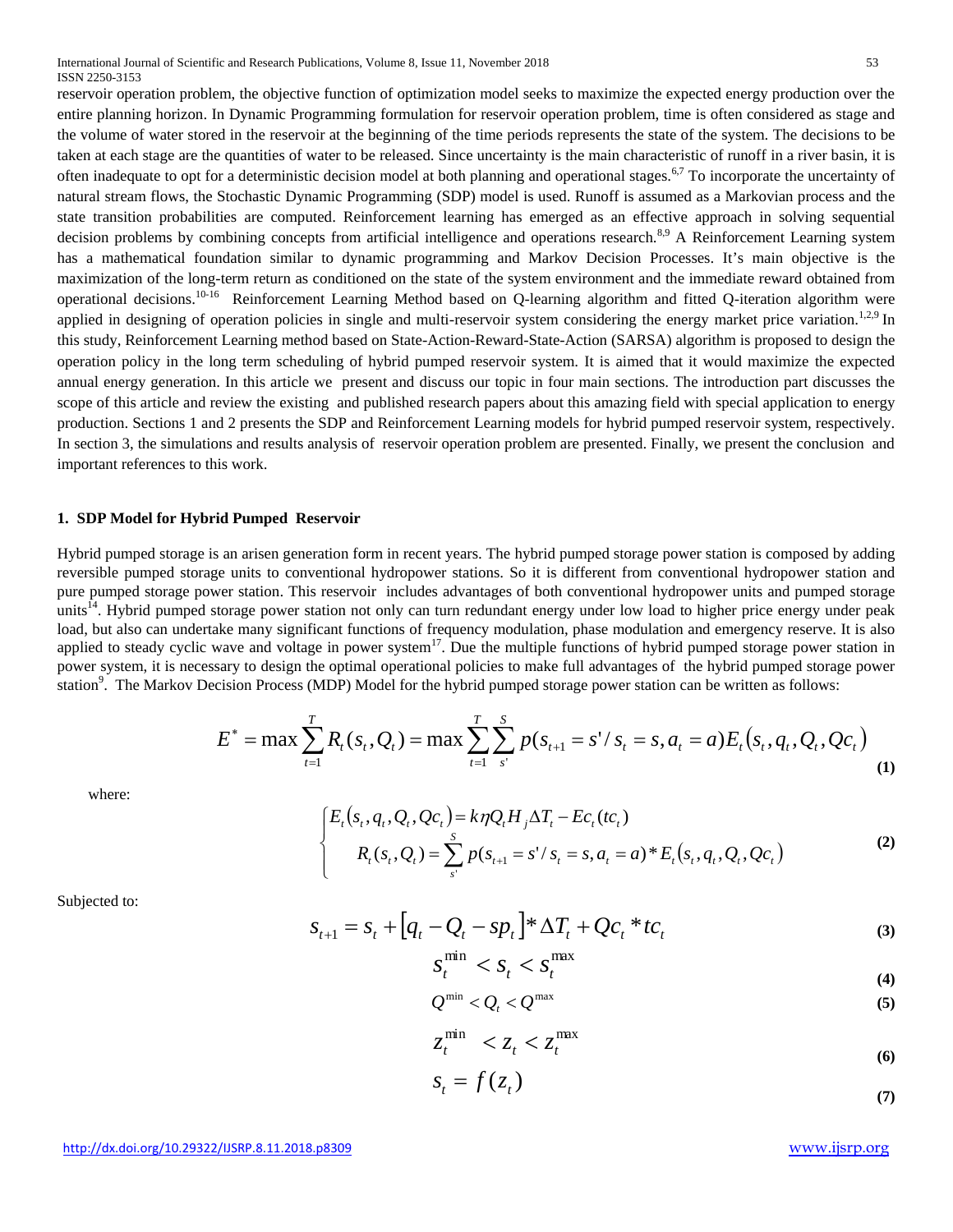International Journal of Scientific and Research Publications, Volume 8, Issue 11, November 2018 54 ISSN 2250-3153

$$
P_t^{\min} < P_t < P_t^{\max} \tag{8}
$$

Where  $E^*$  is the total expected energy generation over the optimization horizon,  $E_t(s_t, q_t, Q_t, Q_c)$  is generated energy which represents the immediate reward function,  $E_c<sub>t</sub>$  is the energy demanded by the hybrid storage pumped unit,  $tc<sub>t</sub>$  is the pumping time in hour,  $Qc_t$  represents the amount of water to be pumped in m<sup>3</sup>/s during the time tc<sub>t</sub>,  $s_t$   $(m^3)$  is the initial water storage at time *t*,  $q_t$  $(m^3/s)$  is the inflow at time *t*,  $s_t^{\min}$  and  $s_t^{\max}$  (m<sup>3</sup>) are the minimum and maximum bounds on storage level during time t,  $z_t$  (m) represents the reservoir water level.  $Q_t$  represents the water release  $(m^3/s)$  in each time *t* .  $Q^{\min}$  and  $Q^{\max}$   $(m^3/s)$  denote the minimum and maximum bounds on reservoir release subjected to physical constraints, respectively,  $p(s_{t+1} = s'/s_t = s, a_t = a) = p(s, a, s')$  denotes the state transition probability from state  $s_t = s$  at time t to state  $s_{t+1} = s'$  at time  $t+1$  by taking the action  $a_t = a$ ,  $\eta$  is overall hydropower efficiency which is assumed to be 0.9,  $k$  is a hydropower parameter which is equal to 8.5,  $H_j = Z_{sy} - Z_{xy} = (Z_t + Z_{t+1})/2 - Z_{xy}$  is the water level (*m*) which is given by the relation curve between up water level  $Z_{xy}$  and down water level  $Z_{xy}$ ,  $P_t$  represents the power demand at time  $t$ ,  $\Delta T_t$  is the operation time in hours,  $sp<sub>t</sub>$  is the spilled water in m<sup>3</sup>/s due to restrictions on reservoir storage space, turbine release discharge outlet capacity, and downstream channel capacity.

$$
sp_t = \begin{cases} Q_t - Q_t^{\max} & \text{if } Q_t > Q_t^{\max} \\ 0 & \text{if } Q_t \leq Q_t^{\max} \end{cases}
$$
(9)

The constraint (3) refer to the mass balance equation of the reservoir. Restrictions (4), (5), (6) and (9) represent the operating limits of the reservoir basin, turbine and storage level constraints. The storage level is a non linear function defined as a function of reservoir water level which is described by constraint 7. The bounds on power demand in a hydroelectric plant is represented by constraint 8. The energy generation is a non linear function which depends on the turbine release and the height of the water level, equation 2. The Stochastic Dynamic Programming approach has the characteristics of easily representing non-linearity and stochastic aspects of optimization problem with uncertainty. However, this approach requires the discretization of the state space of the problem variables. In the SDP model, the problem is divided into stages (months), and the best decision (release) at each stage is determined according to the state (storage) in which the system is located. The optimization process is based on previous knowledge of future possibilities and their consequence in order to satisfy the Bellman's optimality principle<sup>6,11</sup>. Since the problem is stochastic, the decision at each stage is obtained on the basis of the probability distribution of random variables at the respective stage. In SDP there are two different ways for finding the optimal policy and value functions namely: policy iteration and value iteration*7-9* . In this study we applied value iteration to define the optimal scheduling strategy of reservoir operation problem. If the iterative process of updating the value function is repeated infinite steps, the policy and corresponding value functions will converge to an optimal and steady state points where there's no more improvement in the policy and value functions. The value iteration version of the SDP is initialized as a random value function for all possible states in the last period T+1 and continues by updating these values iteratively with a recursive function. In reservoir operation problem, the runoff at time period  $t$  is sampled according to the specific Probability Distribution Function (PDF). The storage is discretized into *S* intervals from minimum to maximum bounds. The state transition probability is also computed from the observed streamflow series. The recursive Bellman equation for updating the value function is made by employing Equation 10. The optimal solution is found after several iterations where the value function converges to a single value: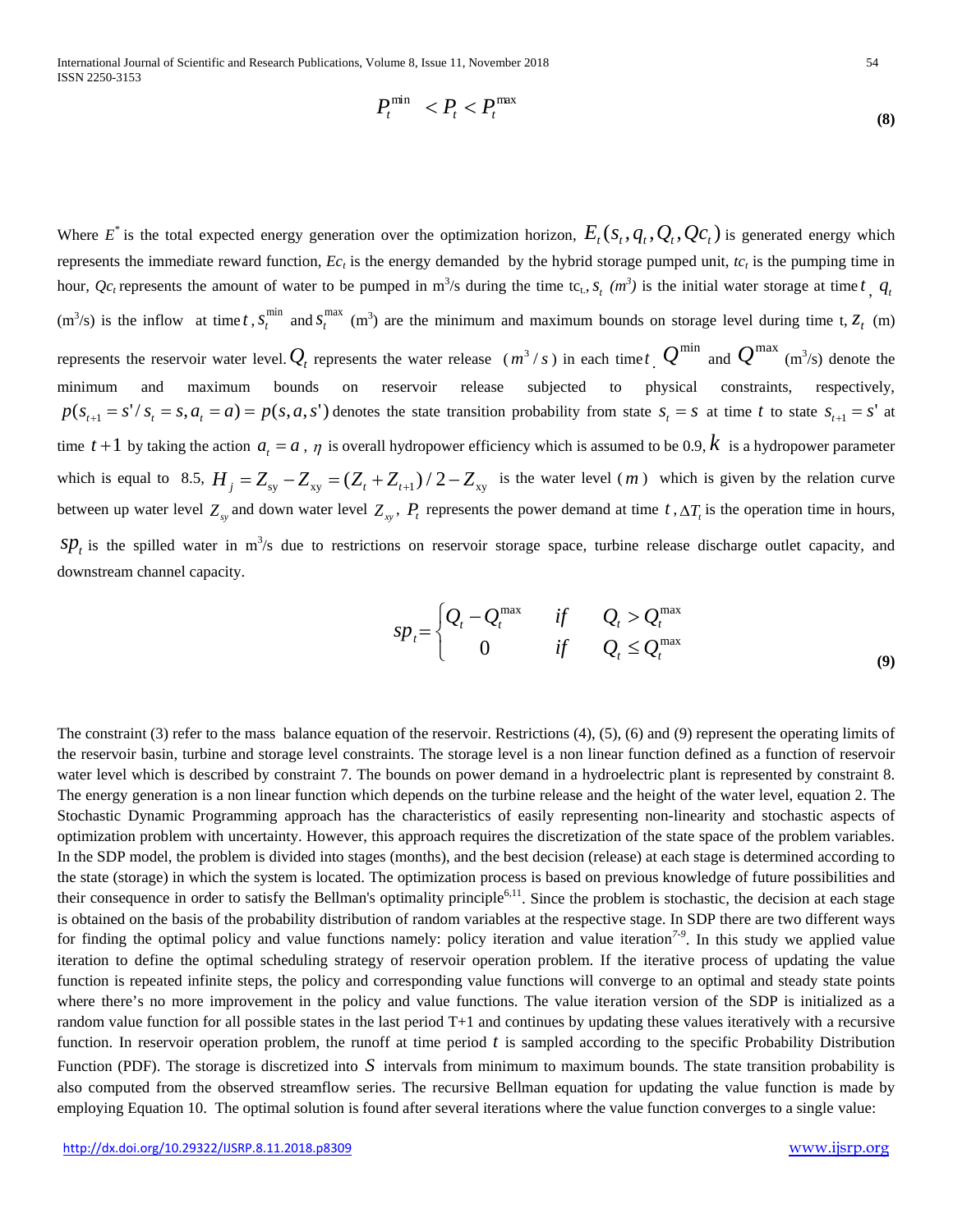International Journal of Scientific and Research Publications, Volume 8, Issue 11, November 2018 55 ISSN 2250-3153

$$
V_t(s_t, q_t) = \max_{a_t} \left\{ r_t(s_t, s_{t+1}, a_t) + \gamma \sum_{s'} p(s_{t+1} = s' / s_t = s, a_t = a, W_{t+1}(s_{t+1}, q_{t+1}) \right\}
$$
(10)

Subjected to the constraints described in equations  $3$  to  $9$ . In equation 10, the variable  $a<sub>i</sub>$  is a control decision to be selected from a given set of admissible actions  $(a_{i} \in A)$  and  $\gamma \in [0,1]$  is discount factor.

#### **2. Reinforcement Learning Model**

Reinforcement Learning is an optimization tool that is widely applied in solving artificial intelligence control problems. The main objective is to maximize the long term return. In this study, Reinforcement Learning method is applied in solving reservoir scheduling problem. The agent interacts with the environment, selecting actions and receiving rewards from the system environment which is the scalar value to be maximized over time. In the reservoir operation problem, the system environment is stochastic and the agent must make a decision in discrete time horizon. In each time  $t=1$ , 2, 3...T, the agent is in state  $s<sub>t</sub>$  and must take the action  $a<sub>t</sub>$  from a set of available discrete actions. The executed action  $a_t$  in state  $s_t$  will lead the system to transit to the next state  $s_{t+1}$  and the cycle is repeated. The set of all discrete state is known as state space and denoted by  $S \subset s_t \in S$ ) and the set of discrete actions is denoted by *A* ( $a_t \in A$ ). In each state transition  $s_t$  to  $s_{t+1}$ , the agent receive a reward value  $r_t \in R_t$ . For each time step t, the agent is in a specific state  $s_t \in S$ , here *S* is a set of all possible discrete state. The agent select action  $a_t \in A$ , where *A* is the set of all possible discrete actions available in state  $s_t$ . In the next step, according to the action taken in time t, the agent receive the reward  $r_{t+1}$  and now is in state  $S_{t+1}$ . The goal of the agent is to maximize the reward of the system. This paper discusses discounted reward, where  $\gamma \in [0,1]$  is defined as the discount factor. The discounted reward of policy  $\pi$  is given as:

$$
V^{\pi} = \gamma^{0} r_{0} + \gamma^{1} r_{1} + \gamma^{3} r_{3} + \dots + \gamma^{t} r_{t} = \sum_{t=0}^{\infty} \gamma^{t} r_{t}
$$
\n(11)

Where  $r_i$  is the reward observed in time t. Furthermore  $V(s_i)$  is defined as a value function in each state  $s_i$ . Under policy  $\pi$ , the value function can be defined as the expected value in long-term scheduling:

$$
V^{\pi}(s_t) = E_{\pi}\left\{r_t / s_t = s\right\} = E_{\pi}\left[\sum_{k=0}^{\infty} \gamma^k r_{t+k+1} / s_t = s\right]
$$
 (12)

Where the expectation  $E_{\pi}$  is over a run of policy  $\pi$  starting at state  $s_t$ . Another important parameter defined is a state action value function:

$$
Q_t(s_t, a_t) = r_t(s_t, s_{t+1}, a_t) + \gamma \sum_{s'} p(s_{t+1} = s' / s_t = s, a_t = a) V^{\pi}(s_t)
$$
\n(13)

whose value is the return of initially performing an action  $a_t$  at state  $s_t$  following the policy  $\pi$ . In the following sections we will represent the state transition probability  $p(s_{t+1} = s'/s_t = s, a_t = a)$  as  $p(s, a, s')$ . Let  $\pi^*$  be an optimal policy which maximizes the value function from any start state  $s_t$ . For any policy  $\pi$  and any state  $s_t$  we have  $V^{\pi^*}(s_t) \geq V^{\pi}(s_t)$  and the optimal policy in each state  $S_t$  is defined as: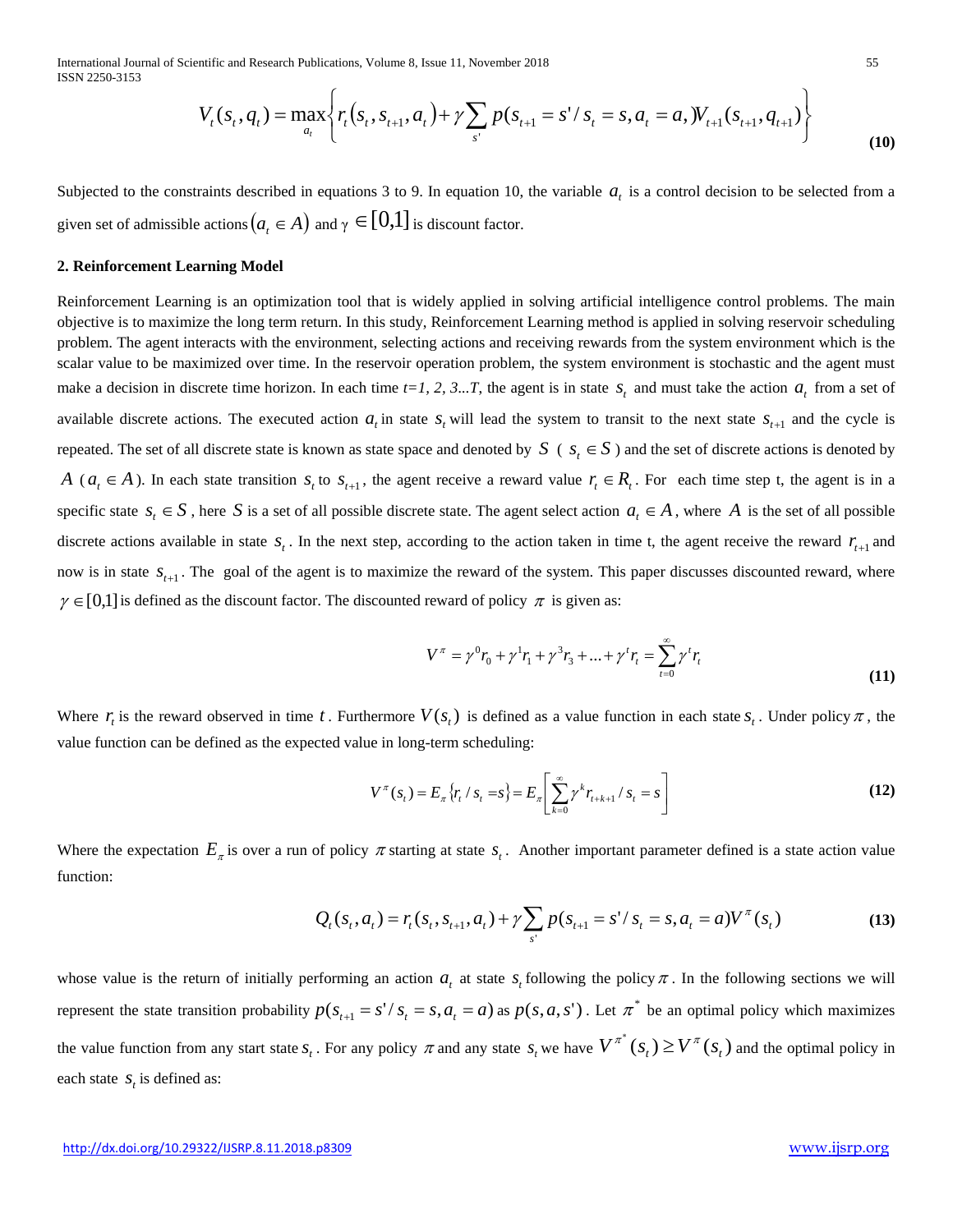International Journal of Scientific and Research Publications, Volume 8, Issue 11, November 2018 56 ISSN 2250-3153

$$
\pi^*(s_t) = \arg\max_{a_t} (r_t(s_t, a_t) + \gamma \sum_{s'} p(s, a, s') \max_{a_{t+1}} (Q_{t+1}(s_{t+1}, a_{t+1})))
$$
(14)

In this step, the optimal policy is the only one fixed point of the operator  $(S_t, a_t) = (r_t(S_t, a_t) + \gamma \sum_{s} p(s, a, s') \max_{a_{t+1}} (Q_{t+1}(S_{t+1}, a_{t+1}))$  $Q_t(s_t, a_t) = (r_t(s_t, a_t) + \gamma \sum_{s'} p(s, a, s') \max_{a_{t+1}} (Q_{t+1}(s_{t+1}, a_{t+1}))$ . Thus, it can be said that a policy  $\pi$  is a valid approximation of

the optimal policy  $\pi *$  if  $\|V^{\pi^*} - V^{\pi}\| \leq \xi$ , where  $\xi$  is a small value.

## **2.1. Q Learning Algorithm**

Q-Learning is the most popular reinforcement Learning algorithm where the agent learns iteratively the optimal policy  $\pi^*$  when the model of the system is unknown. The Q learning was developed in 1989 by Chris Watkins' where the temporal-difference and optimal control threads were fully incorporated together.Bellman's equation can iteratively be computed using the optimal action value function or Q function:

$$
Q^{\pi}(s_t, a_t) = r(s_t, a_t) + \gamma V^{\pi}(s_{t+1})
$$
\n(15)

$$
V_t(s_t) = \max_{a_t} Q_t(s_t, a_t)
$$
\n(16)

The value iteration method is recursively applied for each period, whereby equation **(10),** subjected to equations (3 to 9) is repeatedly solved in each cycle (*t* =1, 2, 3…T) as backward computation. Q-learning is an online RL algorithm; it only uses its last experience to update its policy. The algorithm starts with an arbitrary Q-function. For each pair (state-action), the Q-function is updated by iteratively computing equation 17:

$$
Q_{t}(s_{t}, a_{t}) = Q_{t}(s_{t}, a_{t}) + \alpha \left\langle r_{t}(s_{t}, a_{t}) + \gamma (\max_{a} Q_{t+1}(s_{t+1}, a_{t+1}) - Q_{t}(s_{t}, a)) \right\rangle
$$
\n(17)

Where  $\alpha \in [0,1]$  is the learning rate,  $\gamma$  is the discount factor,  $r_s(s_t, a_t)$  is the immediate reward by taking action *a*, at state *s*, t represents the discrete time,  $max(Q_t(s_{t+1}, a))$  is the Q value which corresponds to the action *a* with high utility in the future. The

update process of equation (17) continues for K episodes, or until optimal policies  $\pi^*(s_t)$  are stationary or at steady state. In this step,  $V^{\prime\prime}(s_t)$  is not improving after several episodes in any period t. The state value function and the optimal policy in any period *t* can be computed by using equations 18 and 19 respectively:

$$
V_t(s_t) = \max_{a_t} (Q_t(s_t, a_t)
$$
\n(18)

$$
\pi^*(s_t) = \underset{a_t}{\arg \max} (\mathcal{Q}_t(s_t, a_t))
$$
\n(19)

During the update process, the start action *at* used in equation (17) is selected randomly based on specific probability distribution such as e-greedy. The action applied during the iterative process of updating the value function, can be selected based on exploration or exploitation strategies. In this paper we apply e-greedy policy for action selection.  $\varepsilon$ -greedy policy is a random exploration where the agent can execute the action *a*, that returns a high Q-value with probability  $1-\varepsilon$  by choose a random action with probability  $\varepsilon$ . In order to guarantee the convergence of the Q learning, the algorithm must be accurate enough so that each pair of state-action value can be visited several times to update its value function.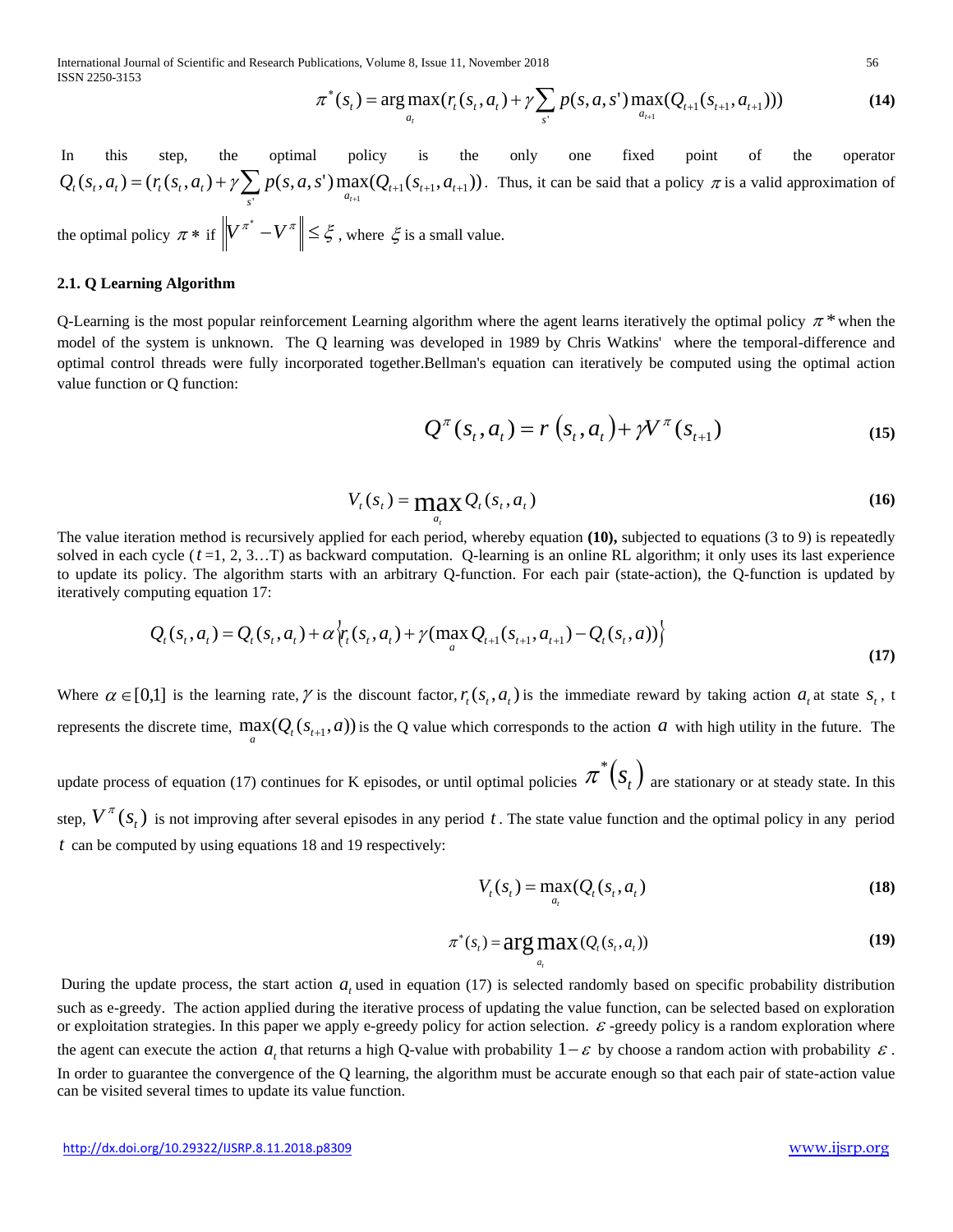State-Action-Reward-State-Action (SARSA) Algorithm is called Model Dependent or Model Based Reinforcement Learning while Q-Learning is known as Model-free Reinforcement Learning. The major difference between SARSA and Q Learning is that in SARSA algorithm the maximum reward for the next state is not necessarily used for updating the Q-values, instead, a new action  $a_{i}$ , and therefore reward  $r_r(s_t, a_t)$  is selected using the same policy that determined the original action. In model-free learning, the agent simply relies on some trial-and-error experience for action selection<sup>10,16</sup>. The SARSA algorithm is based in the following statement: " if the agent is in state  $s_t$ , the action  $a_t$  is selected according to e-greedy policy, and the system give the reward  $r_t(s_t, a_t)$  and then transits to the next state  $s_{t+1}$ , after which an action  $a_{t+1}$  is selected based on the same policy".<sup>16</sup> On the other hand, the SARSA algorithm is an On-Policy algorithm for Time Difference Learning (the value of being in state  $s<sub>i</sub>$  is based on the same policy for choosing action  $a_t$  as we used to determine the action  $a_{t+1}$  out of the next state  $s_{t+1}$ ). In SARSA algorithm, the update rule performed for each step time is:

$$
Q_t(s_t, a_t) = Q_t(s_t, a_t) + \alpha \{r_t(s_t, a_t) + \gamma Q_{t+1}(s_{t+1}, a_{t+1}) - Q_t(s_t, a_t)\}
$$
\n(20)

Where the value function is compute using  $V(s_t) = \max_{a_t} Q_t(s_t, a_t)$ . The update process of the value function is done after several

transitions and visits of the non-terminal state  $s_t$ . If the state  $s_{t+1}$  is the terminal state, the initial value of  $Q_{t+1}(s_{t+1}, a_{t+1})$  is set to zero. The learning rate is a small step-size parameter that controls the speed of changes in the estimation of the action value function.<sup>1,10</sup> If the step-size parameter is reduced properly over time, reinforcement learning method converges to an optimal value. The iteration starts with higher learning rate which allows fast changes on *Q* values and then gradually decreases accordingly as time progresses. If every state-action pair is often visited infinitely and the learning rate is decreased over time, the *Q* values converge to *Q*\* with a probability of one.

$$
\alpha = \frac{1}{N^{\Psi}}\tag{21}
$$

Where: *N* is the number of iteration representing the age of the agent,  $\Psi$  Parameter  $\Psi \in [0.5,1]$ 

#### **3. Case Study**

The proposed methodology has been applied in the design of control policies for reservoir operation problem. Stochastic Dynamic Programming, Q-Learning and SARSA algorithms are simulated using MATLAB programming and compared the results performance. The state of the system is defined as the water level and the action to be taken in each time is the amount of water to be released from the reservoir in  $m^3/s$ . We also define the optimal operating time to the hybrid pumping unity. The performed results of each method are analyzed in this section. The reservoir is multipurpose operation and multi-year regulation. The hydropower station has an installed capacity of 1500 MW, divided into five units with equal capacity. The reservoir adds two installed reversible hybrid units of 30 MW to pump the water from downstream to the upstream reservoir. Its normal storage level is 413m with a corresponding storage capacity of 4.967  $\times$  10<sup>9</sup>m<sup>3</sup>. The dead water level is 380 m which is equivalent to the dead storage capacity of 2.024  $\times$  10<sup>9</sup>m<sup>3</sup>. The main objective of this study is to maximize the annual energy generation of the hydropower station given some limiting conditions in the operation process.

$$
E^* = \max \sum_{t=1}^T R_t(s_t, Q_t) = \max \sum_{t=1}^T \sum_{s'}^S p(s_{t+1} = s'/s_t = s, a_t = a) E_t(s_t, q_t, Q_t, Q_c)
$$
(22)

<http://dx.doi.org/10.29322/IJSRP.8.11.2018.p8309> [www.ijsrp.org](http://ijsrp.org/) Where: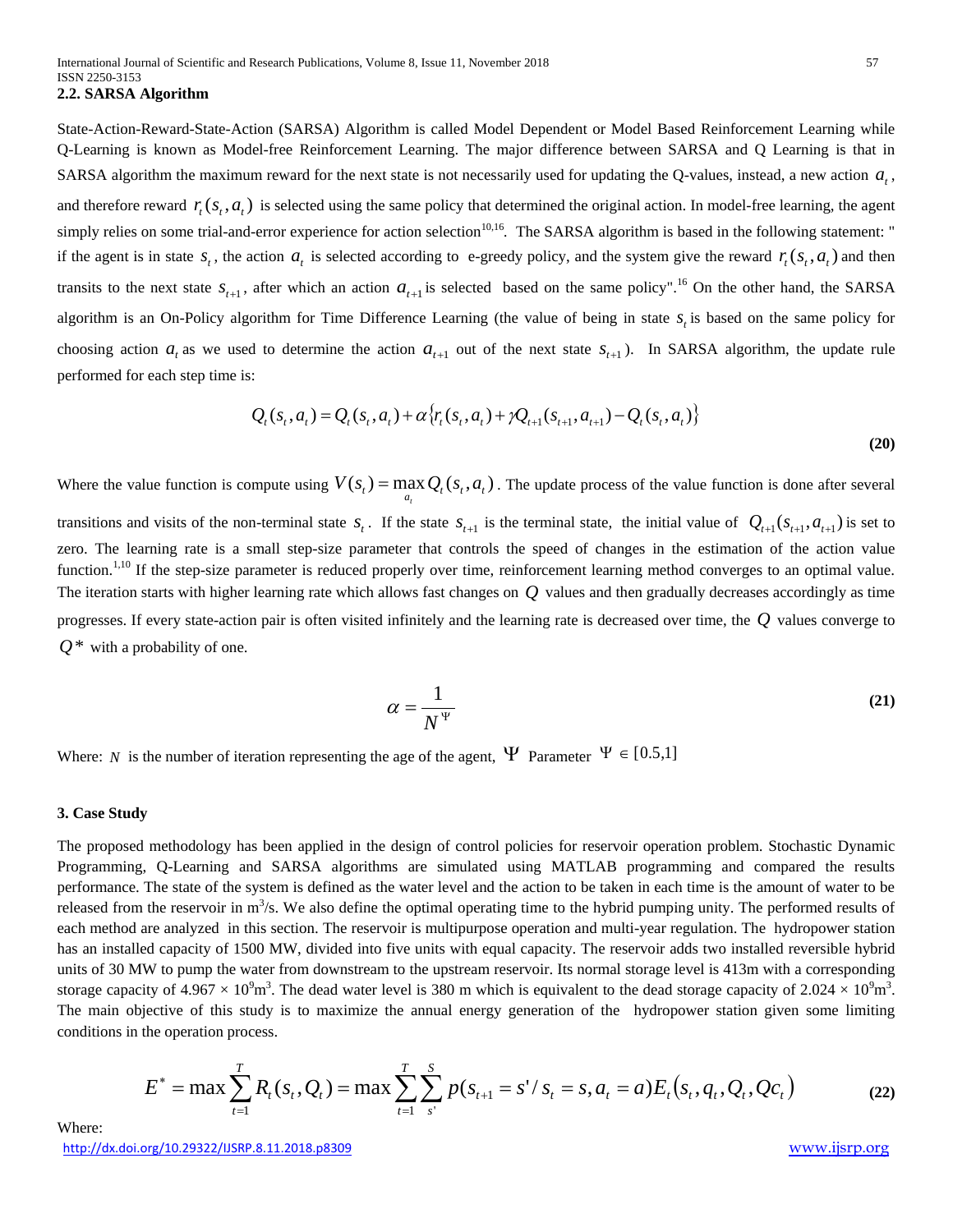International Journal of Scientific and Research Publications, Volume 8, Issue 11, November 2018 58 ISSN 2250-3153

$$
\begin{cases}\nE_t(s_t, q_t, Q_t, tc) = k\eta Q_t H_j \Delta T_t - E c_t (tc_t) \\
R_t(s_t, Q_t) = \sum_{s'}^{S} p(s_{t+1} = s' / s_t = s, a_t = a) * E_t(s_t, q_t, Q_t, Qc_t)\n\end{cases}
$$
\n(23)

The objective function in equations 22 and 23 is subjected to constraints described in equations 3 to 9. Where:  $E_r(s_r, q_r, Q_c, Q_c)$ is generated energy which represents the immediate reward function,  $p(s_{t+1} = s'/s_t = s, a_t = a) = p(s, a, s')$  denotes the state transition probability from state  $s_t = s$  at time t to state  $s_{t+1} = s'$  at time  $t+1$  following the action  $a_t = a$ ,  $\eta$  is the overall hydropower efficiency which is assumed to be 0.9. k is a hydropower parameter which is equal to 8.5.  $Q_t$  represents the water release  $(m^3/s)$  in each time period t; H<sub>j</sub> is the water level  $(m)$  which is given by the reservoir regulation curve between up water level  $Z_{xy}$  and down water level  $Z_{xy}$ .

$$
H_{j} = Z_{\rm sy} - Z_{\rm xy} = (Z_{t} + Z_{t+1}) / 2 - Z_{\rm xy}
$$
\n(24)

In this case study, one hydrological year is assumed to start from October and end at September. The simulation horizon is over 68 years (October 1933 to September 2000) of runoff time series. The performance attained by simulating these policies in this time horizon by applying Reinforcement Learning Methods have been compared with those achieved by the Stochastic Dynamic Programming method over the same optimization period. In the Reinforcement Learning model system, the state variable  $S_t$  is taken

as the reservoir storage, the decision variable  $a_t$  is assumed to be the release in each month  $t_1$  including the pumping time tc<sub>t</sub> in each time t. The state transition function is the reservoir's water balance equation that provides the storage on month  $t+1$  as a function of storage in time period *t* , the inflow in time period t and the release decision, taking into account the rule curves of the reservoir bottom gates and spillways.

$$
S_{t+1} = S_t + [q_t - Q_t - sp_t]^* \Delta T_t + Qc_t^* tc_t \tag{25}
$$

The immediate reward associated with the hydroelectric generation is a scalar quantity and represent the monthly energy (GWh) which can be produced by the hydropower station following some specified decision policies. This is computed as a function of the release from the reservoir and its water level, which determines the hydraulic head (equation 23). The final water level at the end of each month is the final state of the system in specific time and the initial state for the following month. To introduce the uncertainty of the inflow series, the state transition probabilities were computed based on simple Markov Decision Process. The main characteristics of the runoff in the river basin are represented in table 3. The inflow classes were randomly selected based on Pearson III Probability Distribution Function.<sup>7-9</sup>

| <b>Coefficients For Person III Distribution</b> |              |     |             |  |             |                                                                                    |  |  |                                           |                      |
|-------------------------------------------------|--------------|-----|-------------|--|-------------|------------------------------------------------------------------------------------|--|--|-------------------------------------------|----------------------|
| Coeffici Octobe Novem Decem Januar Febru<br>ent | r            | ber | ber         |  | ary         |                                                                                    |  |  | March April May June July August          | <b>Septe</b><br>mber |
| μ                                               | 135.70 99.25 |     | 49.06 38.84 |  | 35.35 68.34 |                                                                                    |  |  | 353.79 296.06 328.71 390.95 489.60 326.51 |                      |
| $\sigma$                                        |              |     |             |  |             | 75.45 47.847 14.059 7.8993 7.4482 29.866 135.70 135.20 219.39 295.50 385.58 260.83 |  |  |                                           |                      |
| Cv                                              |              |     |             |  |             | 0.56 0.4820 0.2865 0.2033 0.2107 0.4370 0.3835 0.3727 0.6674 0.7558 0.7875 0.7988  |  |  |                                           |                      |
| Cs.                                             |              |     |             |  |             | 1.4462 0.4756 0.3356 0.3476 0.7245 0.6367 0.6188 1.1179 1.2093 1.2600 1.2781       |  |  |                                           |                      |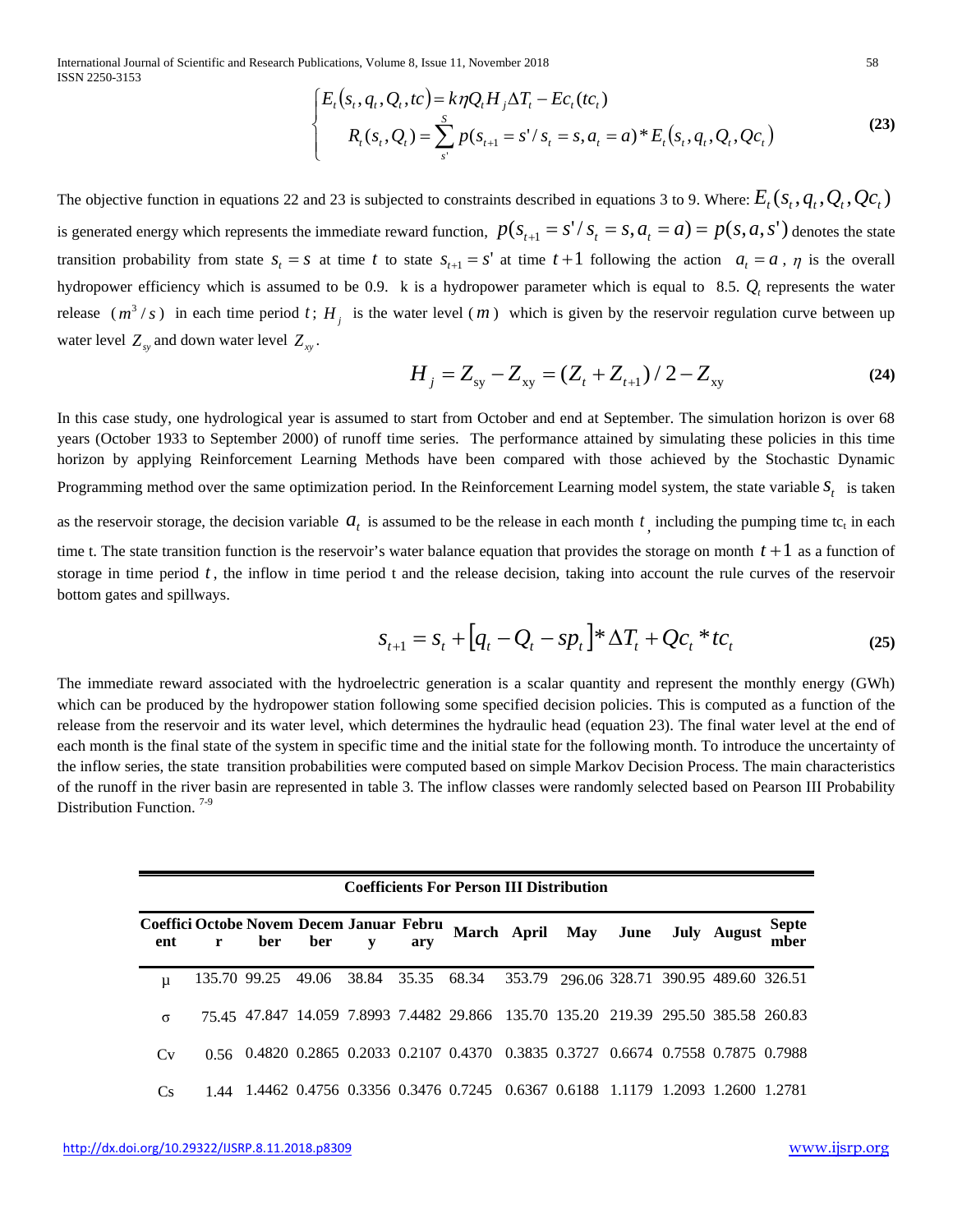| $K=Cs/C$ 2.6 3 1.66 1.65 1.66 1.66 1.66 1.68 1.56 1.6 1.6 1.6 |  |
|---------------------------------------------------------------|--|
|---------------------------------------------------------------|--|

**Table 1.** Statistical Parameters for Pearson III Probability Distribution Function:  $\mu$  Mean value of inflow time series;  $\sigma$  Standard deviation of inflow time series; *Cv* Coefficient of variation; *Cs* Standard deviation Coefficient



# **3. 1. Results and Discussion**

The storage level as a state of the system, after each interaction with the environment belongs to one of the discrete values. Furthermore, as previously mentioned, the action that the agent takes can lead to a release, which is completely different from the action taken. However, the process of updating action-value functions was performed based on this action. The computation results are shown in Tables 2 and 3 respectively.

| <b>Reservoir</b>              | <b>SDP</b> Algorithm | <b>SARSA Algorithm</b> | <b>Q</b> Learning Algorithm |  |  |
|-------------------------------|----------------------|------------------------|-----------------------------|--|--|
| Non Pumping                   | 4.43464              | 4.16495                | 4.24326                     |  |  |
| $(10^{9}$ kWh $)$             |                      |                        |                             |  |  |
| Pumping 10<br>hours/day       | 4.78020              | 4.63405                | 4.61662                     |  |  |
| $(x10^{9}$ kWh)               |                      |                        |                             |  |  |
| Incremental                   | 0.34556              | 0.4691                 | 0.47335                     |  |  |
| $(x10^{9}$ kWh)               |                      |                        |                             |  |  |
| Computation<br>Time (Seconds) | 1979.83              | 876.59                 | 734.36                      |  |  |

**Table 2**. Optimal operation of hydropower station. Pumping time 10 hours/day. Discount Factor γ=0.95 and greedy=0.01

| <b>Reservoir</b>        | <b>SDP</b> Algorithm | <b>SARSA Algorithm</b> | <b>Q</b> Learning Algorithm |  |  |
|-------------------------|----------------------|------------------------|-----------------------------|--|--|
| Non Pumping             | 4.43464              | 4.3546                 | 4.41866                     |  |  |
| $(10^{9} \text{ kWh})$  |                      |                        |                             |  |  |
| Pumping 10<br>hours/day | 4.98020              | 4.8189                 | 4.92346                     |  |  |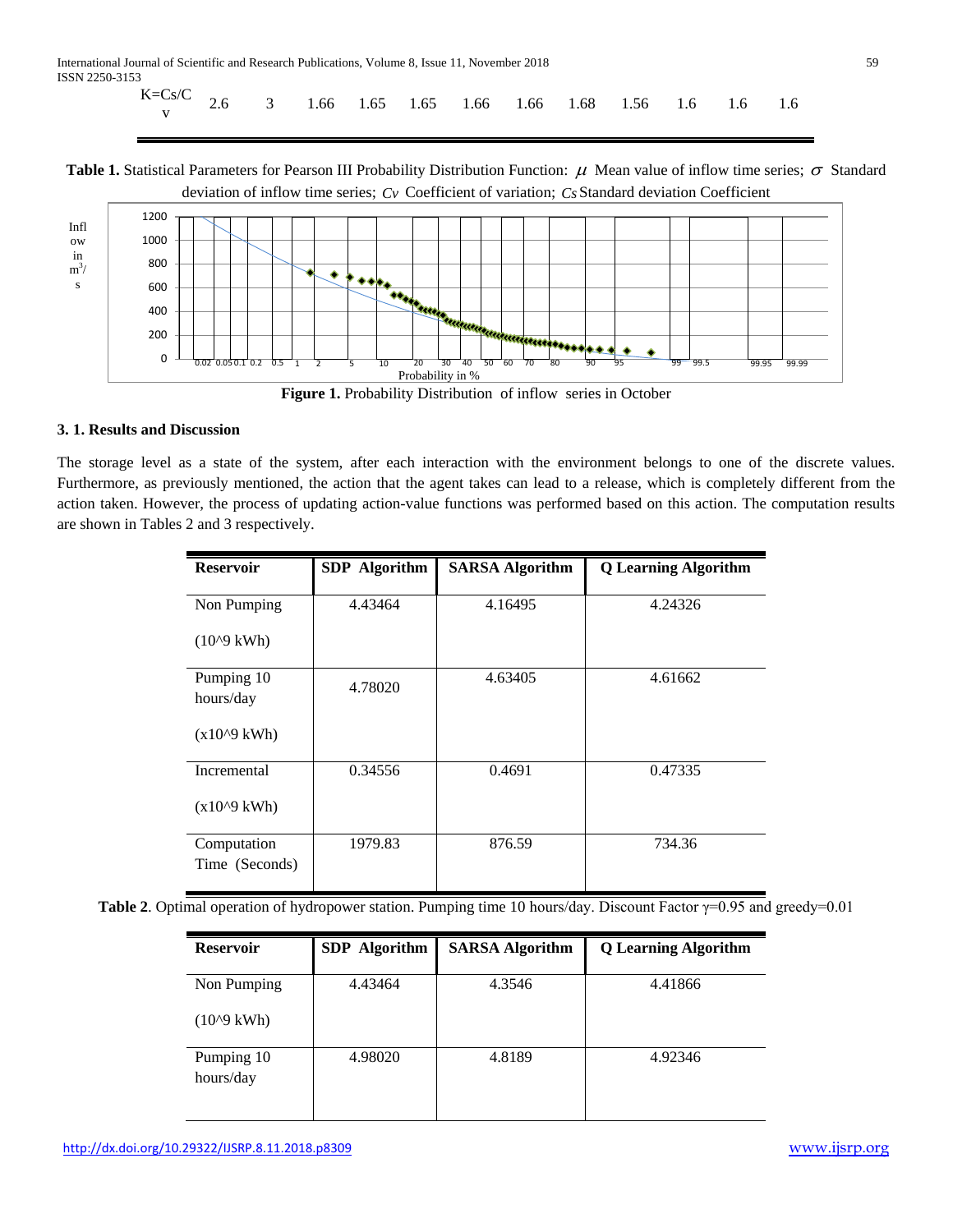| $(x10^{9}$ kWh)               |         |        |        |
|-------------------------------|---------|--------|--------|
| Incremental                   | 0.54556 | 0.4643 | 0.5048 |
| $(x10^{9}$ kWh)               |         |        |        |
| Computation<br>Time (Seconds) | 1979.83 | 876.59 | 734.36 |

**Table 3**. Optimal operation of hydropower station. Pumping time 10 hours/day. Discount Factor γ=0.95. and greedy=0.1.

After several iterations and updates of the value function in each time *t* , the Reinforcement Learning algorithm converges to the optimal policy  $\pi^*(s_t)$ . The selected optimal action following the optimal decision policy, leads the system to transit from state  $s_t$  to the final state  $S_{t+1}$  based on the mass balance equation. Figure 2 represents the water level at the end of each month, following the optimal decision policy for this case study. Based in the computation results, we can conclude that pumping water can improve the efficiency of hybrid pumped power station and increase the expected energy generation of the power plant.Furthermore, from the results shown in tables 2 and 3, it is verified that for anyone of the applied algorithms, results in a significant increase of the guaranteed output energy by over **11.4%** , comparing the operation of reservoirs with pumping system instead of operation without pumping water. Based on the computation results performance, the SDP method demands a higher computational time compared to Reinforcement Learning method. The greater gain obtained by applying Reinforcement Learning Algorithm in solving stochastic optimization problems is the capability of obtaining near optimal solution with a shorter computational time compared to other iterative methods such as Stochastic Dynamic Programming algorithm, as proved in this case study.



**Figure 2.** Monthly water level following the optimal operation policy. Optimal pumping time of 10 hours/day.

Tables 2 and 3 respectively, show the performance results of the reinforcement learning algorithm and SDP Algorithm. In table 2, the greedy policy in Reinforcement Learning algorithm were set to 0.01 while in table 3 the greedy policy was increased to 0.1. The results of this experiment show that by applying the SDP algorithm for solving the reservoir optimization problem, an annual production of 4435 *GWh* can be achieved while by applying Reinforcement Learning (Q Learning and SARSA) algorithm, gives an annual production of 4418*GWh* and 4355 *GWh,* respectively. The Q Learning and SARSA algorithms have a deviation error of *0.38%* and *1.8%* respectively compared with the result obtained by SDP algorithm. Table 3 shows that the application of greedy policy improvement, Reinforcement Learning can achieve higher performance in maximization of the value function.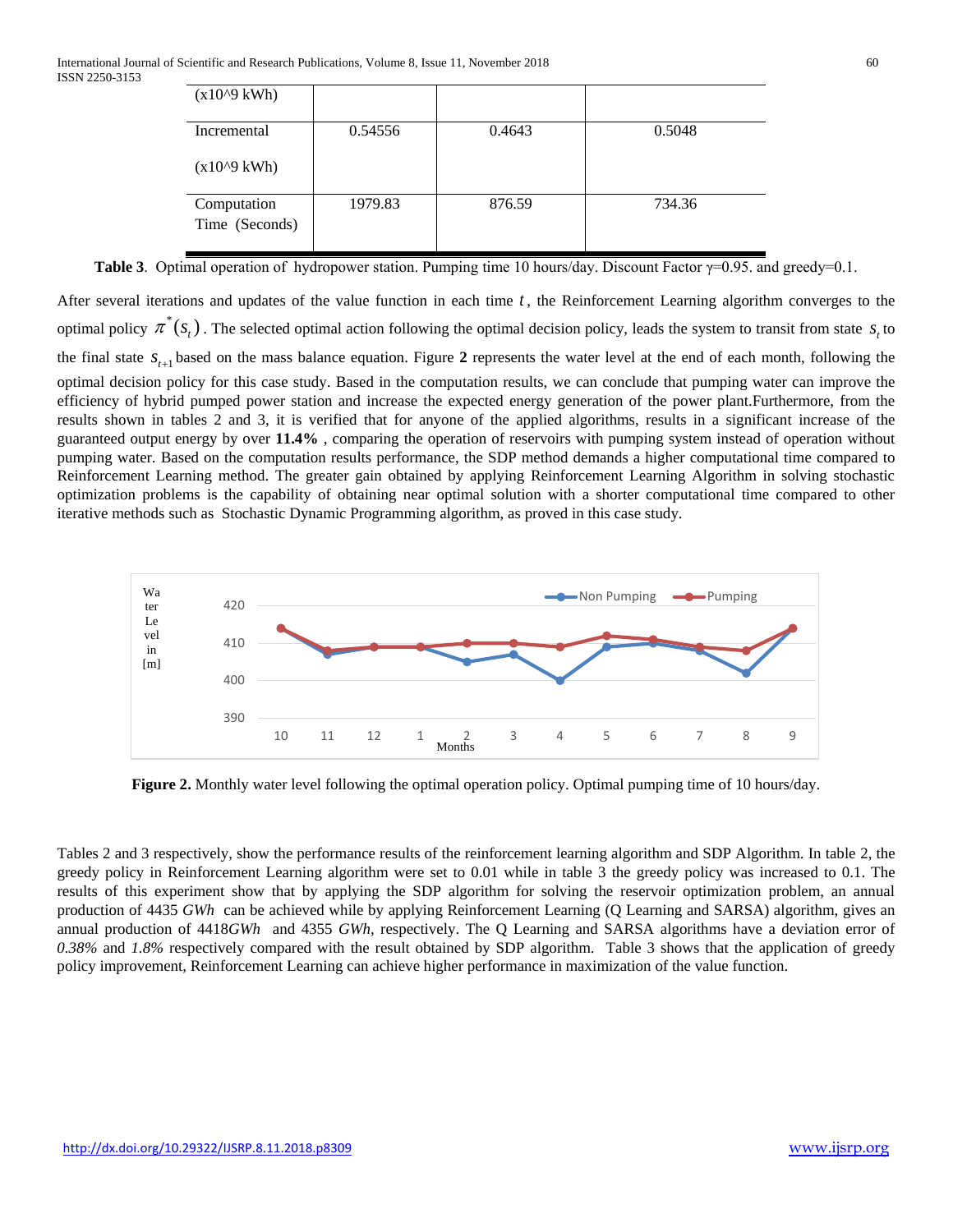International Journal of Scientific and Research Publications, Volume 8, Issue 11, November 2018 61 ISSN 2250-3153



**Figure 2** Monthly Power Generation in Reservoir. Optimal pumping time of 10 hours/day.

The quantity of water discharged from upstream reservoir to downstream channel plays an important role for several activities along downstream channel. Based on computation results, we can conclude that the application of hybrid pumped unity increases the water head of the upstream reservoir, consequently the discharge capacity of this reservoir increases, improving the expected energy generation. However, the discharge from the upstream reservoir has a direct impact in water supply for many other applications in the downstream channel. During the operation of cascaded reservoirs with hybrid pumped unity, special attention should be given to the pumping time and the amount of water to be pumped so that there is no shortage of water in the downstream channel, especially in the dry season or weak precipitation period.

## **4. Conclusion**

In this study, the robustness of Reinforcement Learning is shown by its ability to solve nonlinear optimization models such as longterm reservoir operation problems. The case study on hybrid pumped reservoir illustrates that Reinforcement Learning techniques can acquire approximately the optimal solutions with higher robustness. The application of the hybrid pumped unity increases the net energy of hybrid pumped station and the expected generation. It has also been shown that Reinforcement Learning algorithm can achieve higher performance in terms of computation time compared with Stochastic Dynamic Programming. Finally, it can be stated that reinforcement learning method proposed in this study is a progressively promising algorithm for solving complex non-linear problems in water resource systems such as multi-purpose reservoir operation problem or cascaded systems.

## **References**

1. Abdalla, Alaa Eatzaz. (2007), Reinforcement Learning Algorithm for operation planning of hydroelectric power multireservoir system. Unpublished PhD; Thesis. University Of British Columbia.

**2.** [Castelletti](https://agupubs.onlinelibrary.wiley.com/action/doSearch?ContribAuthorStored=Castelletti,+A) A. [Galelli](https://agupubs.onlinelibrary.wiley.com/action/doSearch?ContribAuthorStored=Galelli,+S) S. [Restelli](https://agupubs.onlinelibrary.wiley.com/action/doSearch?ContribAuthorStored=Restelli,+M) M., et al, (2010), Tree‐based reinforcement learning for optimal W ater reservoir operation. Journal of Water Resource.

3. Defourny B, Ernst D, Wehenkel L. (2013) Scenario Trees and Policy Selection for Multistage Stochastic Programming using Machine Learning. Informs J on Computing.1–27.

4. Durante JL, Nascimento J, Powell et al. (2017), Approximate Dynamic Programming with Hidden Semi-Markov Stochastic Models in Energy Storage Optimization. Princeton University, Princeton NJ: Technical report.

5. Kaufmann E, Cappé O, Garivier A. (2016), On the Complexity of Best-Arm Identification in Multi-Armed Bandit Models. Journal of Machine Learning Research. 17:1–42

6. Lee JH, Labadie JW. (2007), Stochastic optimization of multi-reservoir systems via Reinforcement Learning. Journal of Water Resource.

7. Li Wenwu, Hung Jin, Guo Xihai. (2012), Mid-Long term optimization of reservoir operation for hybrid pumped storage power plant, *Automation of Electric Power Systems*, vol. 32, no. 4, pp. 104–108.